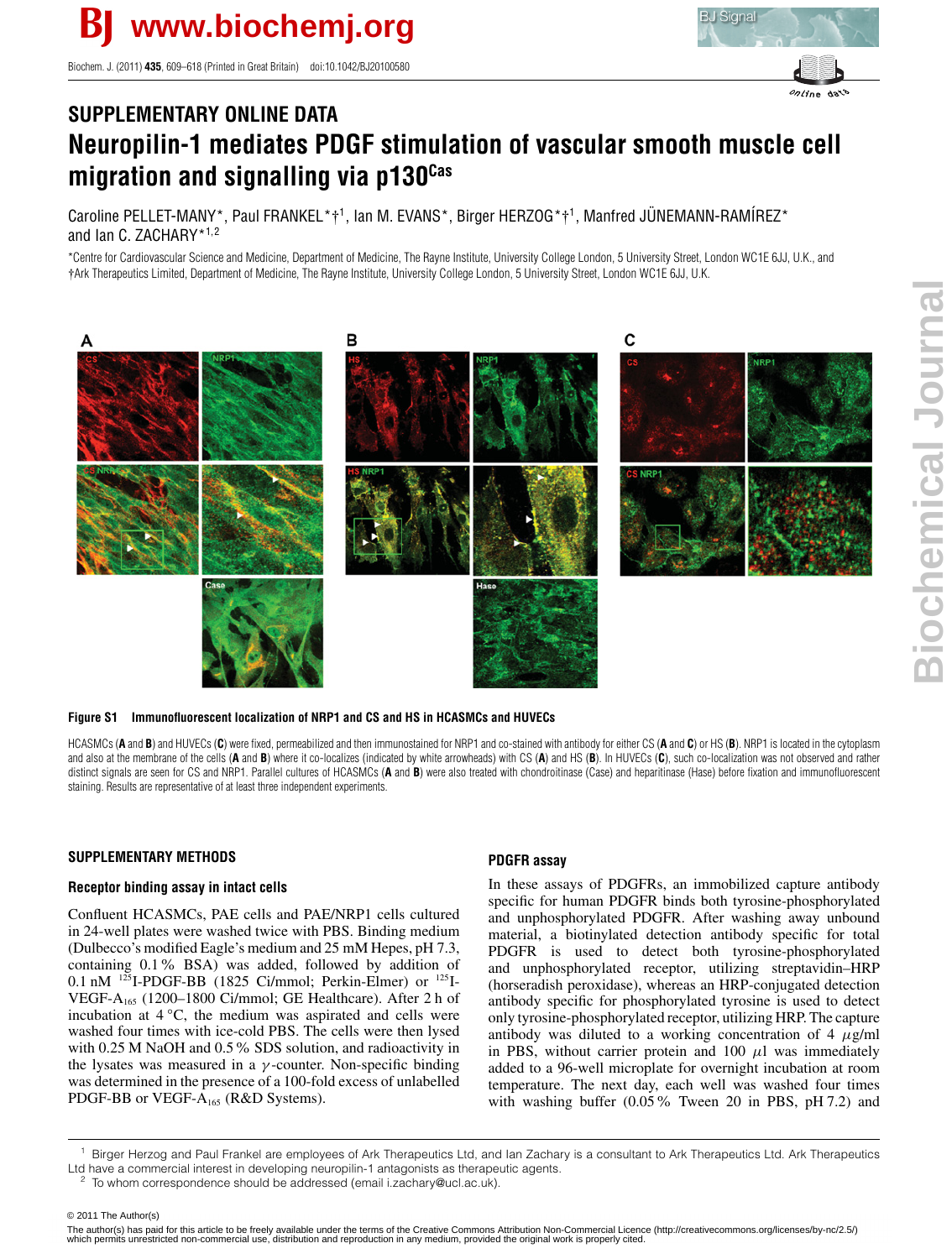

#### **Figure S2 VEGF does not induce migration or signalling in HCASMCs**

(A and B) HCASMCs transferred to transwells were stimulated to migrate for 4 h in response to serum-free medium (Control), 30 ng/ml PDGF-BB or 30 ng/ml VEGF-A<sub>165</sub> (A), or in response to the indicated VEGF concentrations (B). Cells were stained and counted as described in the Materials and methods section of the main text. Results are mean+S.E.M. ( $n = 3$ ) numbers of migrated cells obtained from multiple independent experiments. \*P < 0.05 compared with control. (C) Confluent HCASMCs or HUVECs were treated for 10 min with the indicated concentrations (all ng/ml) of VEGF-A<sub>165</sub>, PDGF-AA or PDGF-BB. Lysates were prepared and blotted with the antibodies indicated. Results are representative of three independent experiments. Molecular masses are indicated in kDa.

blocked for 2 h with 300  $\mu$ l of PBS containing 1% BSA. Wells were washed again three times before adding 100  $\mu$ l of lysate prepared in the following diluent: 1% Nonidet P40, 20 mM Tris/HCl (pH 8.0), 137 mM NaCl, 10% glycerol, 2 mM EDTA and 1 mM activated sodium orthovanadate. The same diluent without protein was used as a blank. The plate was left to incubate for 2 h at room temperature and washed again. Then, 100  $\mu$ l of detection antibody diluted to the manufacturer's recommendations in 20 mM Tris/HCl, 137 mM NaCl, 0.05% Tween 20 and 0.1% BSA (pH 7.2) was added directly to the well, before incubation for a further 2 h. When measuring total PDGFR levels, the following extra step was required: after another three washes, streptavidin–HRP was diluted according to the manufacturer's recommendations in the same buffer as the detection antibody and 100  $\mu$ l was added to each well for 20 min at room temperature. Finally, 100  $\mu$ l of substrate solution was added to each well for 20 min, followed by 50  $\mu$ l of stop solution. The absorbance of each well was determined immediately, using a microplate reader set to 450 nm with wavelength correction of 595 nm. The values obtained for phospho-PDGFRs were normalized using the values obtained for total PDGFRs.

© 2011 The Author(s)<br>The Collection of the Author(s) of the Author(s) and the Author(s)

The author(s) has paid for this article to be freely available under the terms of the Creative Commons Attribution Non-Commercial Licence (http://creativecommons.org/licenses/by-nc/2.5/) which permits unrestricted non-commercial use, distribution and reproduction in any medium, provided the original work is properly cited.